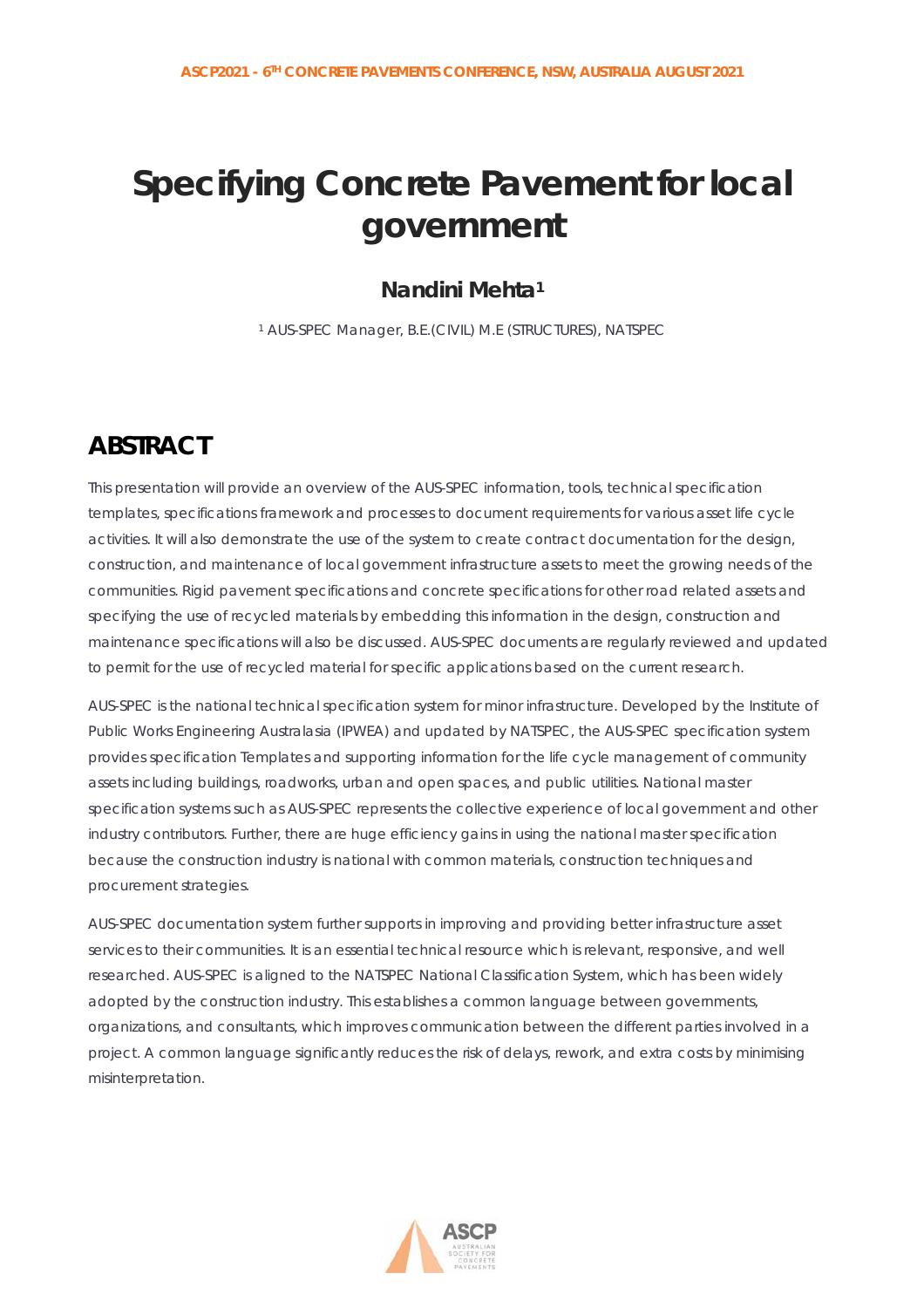## **INTRODUCTION**

AUS-SPEC is the Local Government specification system for the life cycle management of assets. Developed by IPWEA and updated by NATSPEC, a not-for-profit organisation owned by Government and industry bodies. NATSPEC's major service is providing a national master specification to the construction industry. The specification packages include design, construction, and maintenance worksections (specification templates) for buildings, roadworks, urban and open spaces, and public utilities.

AUS-SPEC's main aim is to provide a specification system for local government and improve the quality of construction and maintenance of their assets in Australia. The system supports technical and contractual consistency between Councils yet allows flexibility to edit and add project specific requirements where necessary.

Concrete is used for various local government applications including rigid pavements, pathways and cycleways, retaining walls, kerbs and channel gutters, storm water drainage, drainage structures, skate parks and rock pools etc. The concrete specifications vary based on its application. Relevant AUS-SPEC worksections as listed in Appendix A can be used to specify concrete for local government infrastructure.

## **WHY SPECIFICATIONS ARE REQUIRED**

The specification is an essential contract document, and its primary function is to define precisely and succinctly the quality required and the processes necessary for achieving it. Specifications is a multipurpose tool with many users' designers, estimators, tenderers, contractors, subcontractors, Project Managers, contract administrators, Superintendent, legal representatives, and other authorities. Specifiers must have the ability to make informed decisions and communicate those decisions effectively. Preparing a specification is a core process in tendering and contracting. Specifications may include functional requirements which define the function to be performed, performance requirements which define the physical performance expected which can be reliably measured and evaluated and technical requirements which define the technical and physical characteristics.

Specifications are key in determining the project cost, duration and ensure that project outcomes match objectives and is a core process in tendering and contracting. Where the specification is incomplete, unclear, or inconsistent, outdated, not updated to the current standards claims can potentially be made against:

- designers and consultants who prepared the specification.
- contractors and suppliers who warrant the Specifications are satisfactory.
- superintendents, project managers and certifiers who apply the specification.
- principals who provide the Specifications to contractors and suppliers.

To address all these issues, the national local government specification system assists the Councils in providing a framework of technical specifications for managing their various assets.

- Record of design decisions, materials used, and standards sets,
- To show statutory compliance,
- To be used in pre-tender estimates,
- For tendering, by the principal subcontractor and contractor.
- To be part of a contract contract document.
- An onsite document for the contractor and contract administrator.
- Evidence to resolve disputes and Information for facility management.

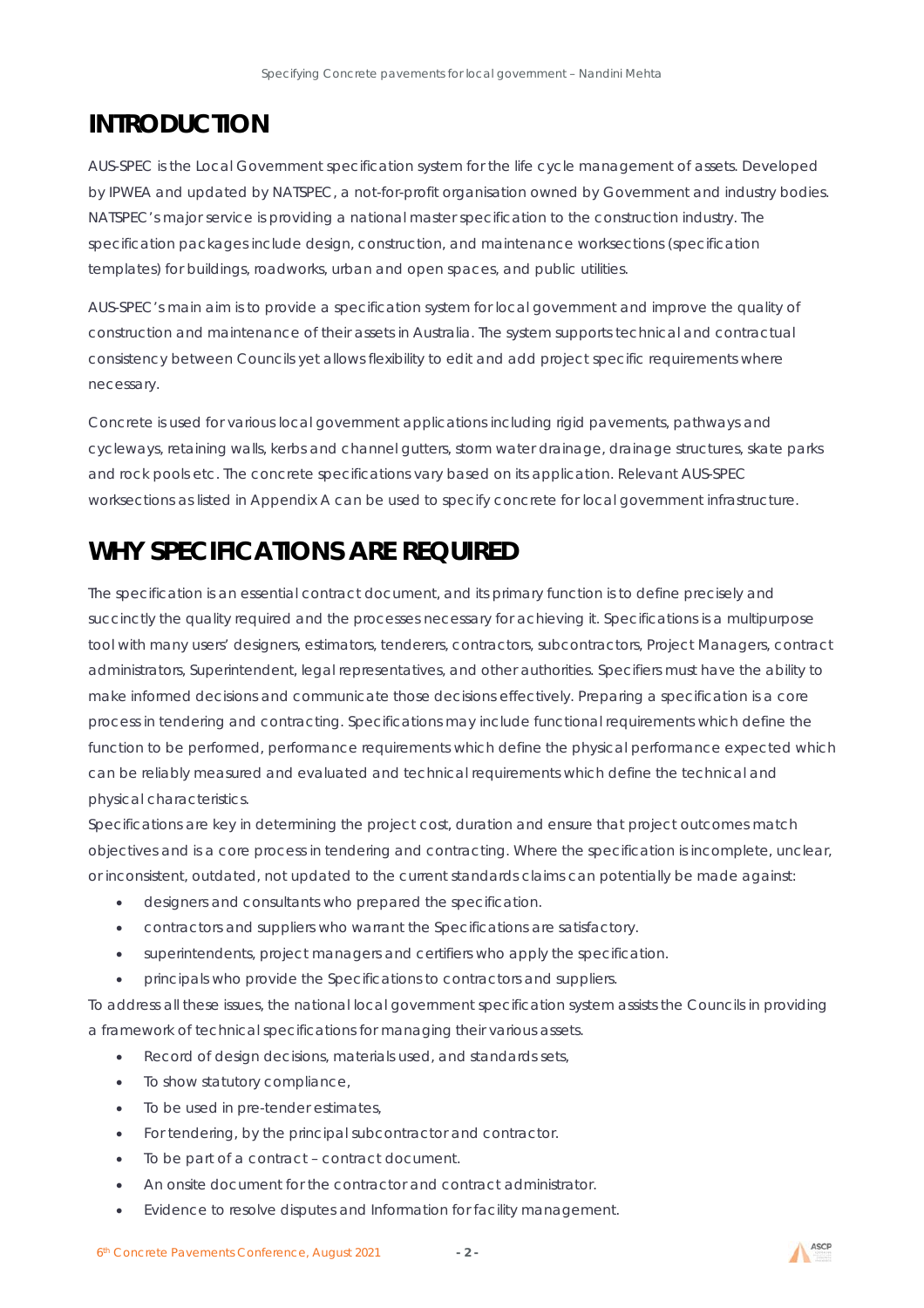## **SPECIFICATIONS FOR LOCAL GOVERNMENT**

### **HISTORY OF LOCAL GOVERNMENT SPECIFICATIONS**

National **Aus**tralian **Spec**ifications AUS-SPEC were developed in 1997 as an answer to the Federal Government's call for microeconomic reform, the Institute of Municipal Engineering Australia (IMEA) now IPWEA (Institute of Public Works Engineering Australasia) sought to identify means of assisting Councils as they began integrating Competitive Provision of services procedures. Statewide Roads, through its Technical Management consultancy (SWRTM), part of the Sinclair Knight Merz Group, now Jacobs, had concurrently coordinated several Councils in successfully co-authoring the substantial Development Specification Set called DEVSPEC. A joint venture between IMEA now IPWEA and SWRTM, with support from the Local Government Association of Australia (ALGA), was formed to publish a series of documentation sets named AUS-SPEC that assist Councils in providing competitive services via internal and external contracts.

### **LOCAL GOVERNMENT SUITE OF SPECIFICATIONS**

Local Councils use AUS-SPEC suite of national specification system to provide quality and consistency for the life cycle management of various assets. AUS-SPEC provides a uniform approach to design decisions, construction, and maintenance practices across Australia.

AUS-SPEC standard contract documents have been prepared for local government works and reflect the terminology and particular requirements of local government in Australia. AUS-SPEC provides a range of specifications for buildings, roadworks, urban and open spaces, and public utilities.

#### **BASIS OF TECHNICAL SPECIFICATIONS**

Every project is different and may require a unique set of associated drawings, technical and contractual documentation that describe the requirements and outcomes, the contractor is expected to deliver for the projects. Most of the technical specifications are based on:

- **1.** Legislative requirements including Acts, National Construction Code etc.
- **2.** Standards generally provide the minimum standard of a material, quality requirements, design method, test method, construction procedures, and implementation. It is preferable to cite the Australian Standard, but if an AS Standard is not available the international standards e.g., ASTM, BSI etc are referenced in the specifications.
- **3.** Other technical publications include guides from Austroads, Australian Road Research Board (ARRB), CCAA, IPWEA publications and State Road Authority specifications. These are best practice guides and inform the local government suite of specifications to support the specifier.
- **4.** Specifications are a framework of worksections, that are customised to the project specific needs to develop a complete set of technical specifications which is then included in the contract documents.

#### **CONCRETE APPLICATION FOR LOCAL GOVERNMENT WORKS**

 Concrete is required for many local government infrastructure applications. It could be for commercial applications for streets with high volume traffic, airport aprons, residential streets and parking lots, regional local roads, bridge decks, for stormwater drainage including pipes and drainage structures, precast culverts,

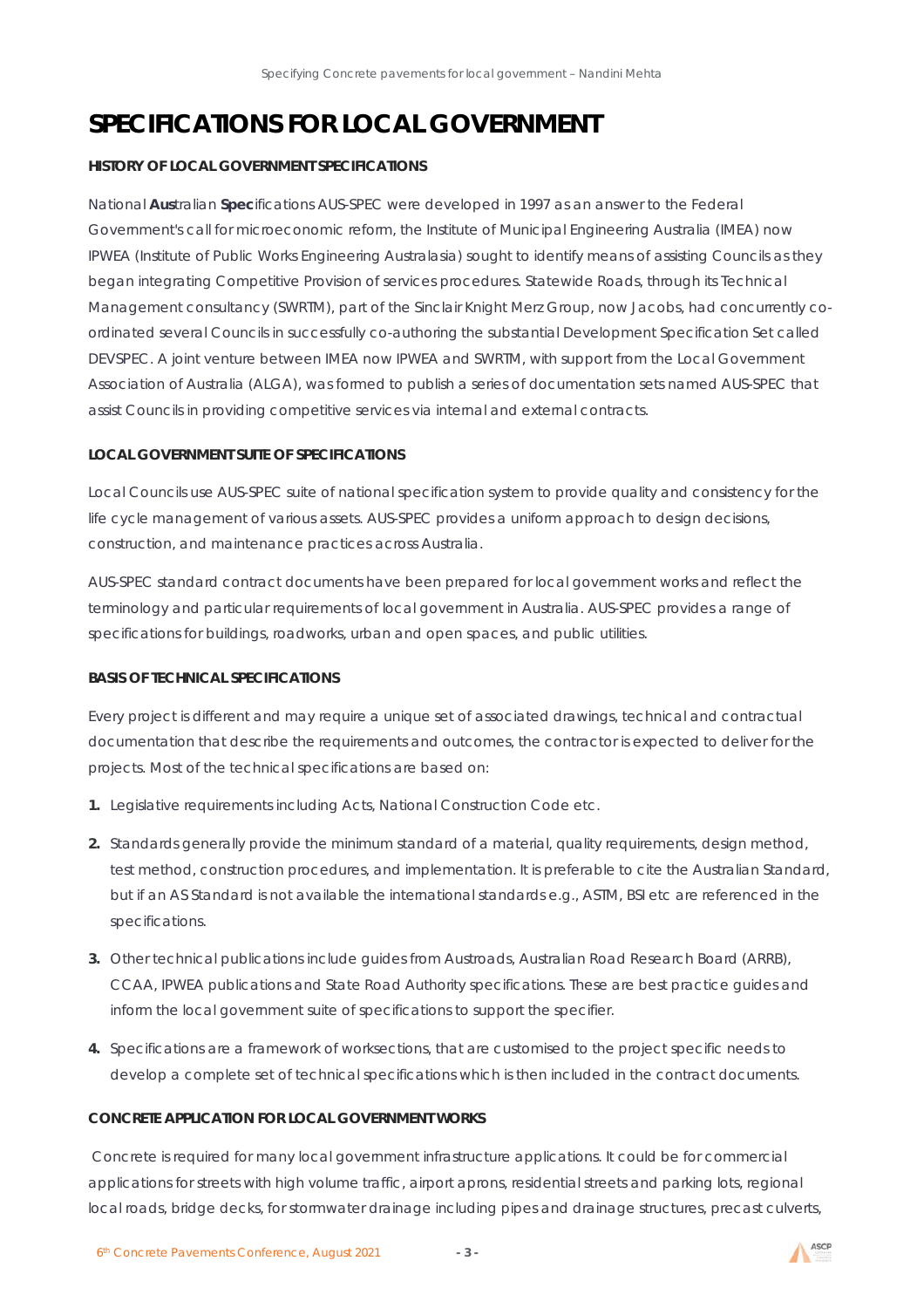kerb and channel gutters, pathways and cycleways, skate parks, boat ramps, rock pools etc. All these works are constructed by local government to provide quality infrastructure for the benefit of the community that will last for a long time.

### **DESIGN DOCUMENTATION**

AUS-SPEC design worksections form a basis for the creation of uniform design processes for civil infrastructure works. These worksections can be used for Council capital works as well as developmental works. The *0010 Quality requirements for design* worksection outlines the quality assurance requirements of design and a comprehensive checklist system to:

- Inform designers of the design criteria.
- Provide a record of the design processes.
- Allow flexibility of additional design criteria to be integrated into the process, as necessary.

Proper road design is the basis of the entire local road transport system. Roads connect communities. Roads are affected by environmental and demographic changes. During the planning and design phase of local roads proper assessment is undertaken such that the design of the pavement structure meets the following:

- Required design life and traffic loading.
- **Maximum economic value, safety, and serviceability requirements over the pavement design life.**
- Adequate for its load carrying capacity.
- Appropriate to subgrade strength, climatic conditions, and environmental factors.
- Materials for the subgrade, subbase, base and wearing surface.
- Have minimal deterioration over pavement design life.
- Have minimal disruption to the adjoining land use.
- Fit into the built environment visually.
- Develop design options to repair existing pavement distress and prevent future problems.
- Integrate control measures in the development design.

However, for light traffic roads or minor roads are more susceptible to the effects of the environment, have higher variation in subgrade and moisture conditions, have lower traffic speeds in urban locations and are more susceptible to significant pavement damage resulting from a small number of passages of heavily overloaded vehicles. Relevant documents applicable for concrete pavement works are listed as Design worksections in Appendix A. Refer to the flowchart in Figure 1 for the design considerations, design input and various factors affecting pavement design.

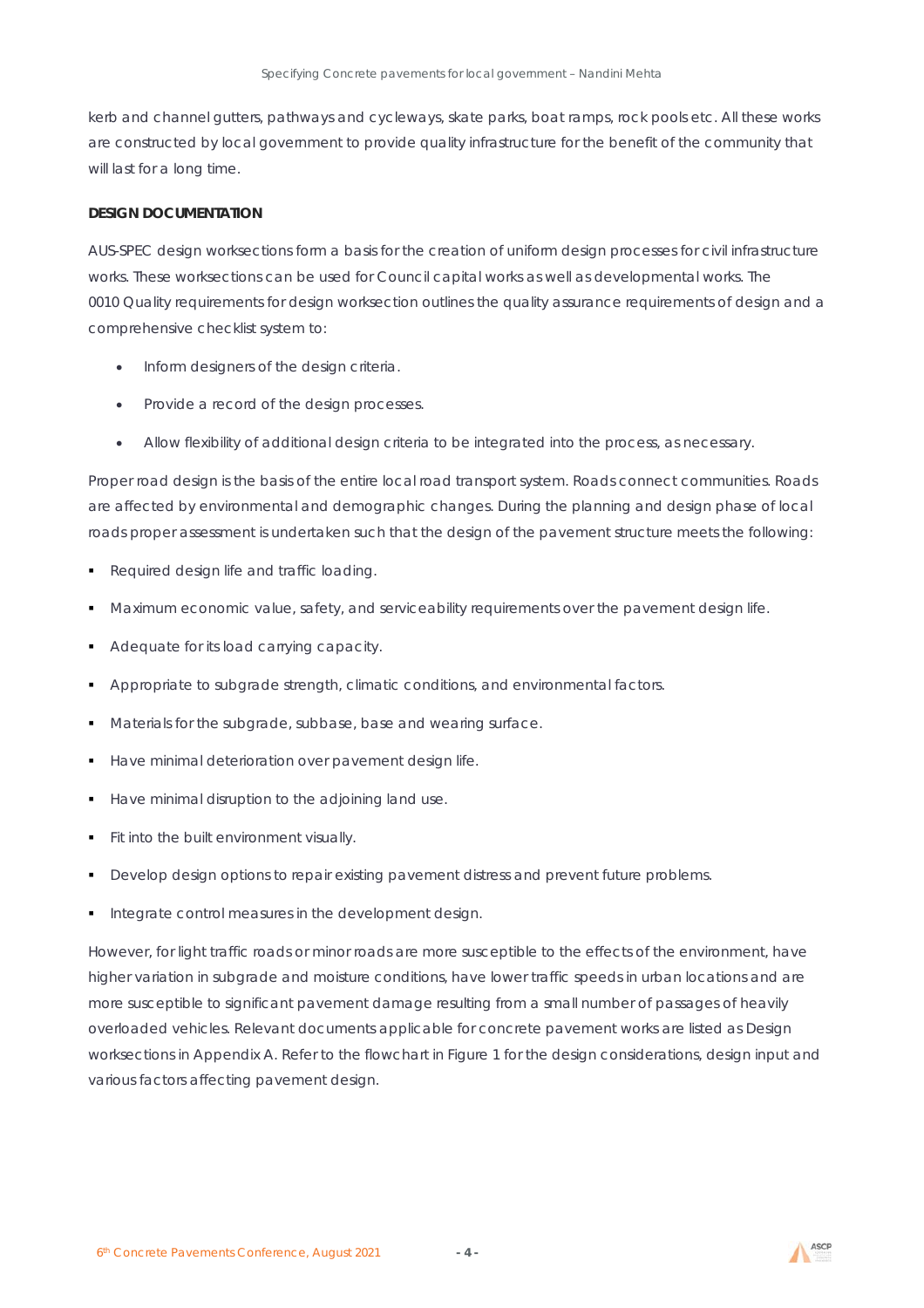

Figure 1: Factors affecting pavement design (Source IPWEA NSW RoadDesign Guide)





### **PAVEMENT MATERIALS**

Rigid pavement consists of different layers, subgrade, subbase, and concrete base as shown in Figure 2. The concrete base can be of different types for example, PCP, CRCP, SFRC which affects the design of joints and the reinforcement details. There are various factors that affect the performance of the pavement; however, pavement material is the only element that can be controlled and improved. Therefore, appropriate selection of pavement material is a significant way Councils can extend the life of their road surfaces and reduce the demand of frequent maintenance.

**Subgrade** consists of in situ soil or rock, previously placed landfill or spoil or other existing natural local material over which a road is to be placed. The support provided by the subgrade is the most important factor in determining pavement design thickness and is dependent upon soil type, material density and moisture content both during construction and seasonal changes whilst in service. Subgrade strength is defined in terms of CBR which essentially represents the ratio, expressed as a percentage, of the penetration resistance of a soil to the penetration resistance of a standard crushed rock.

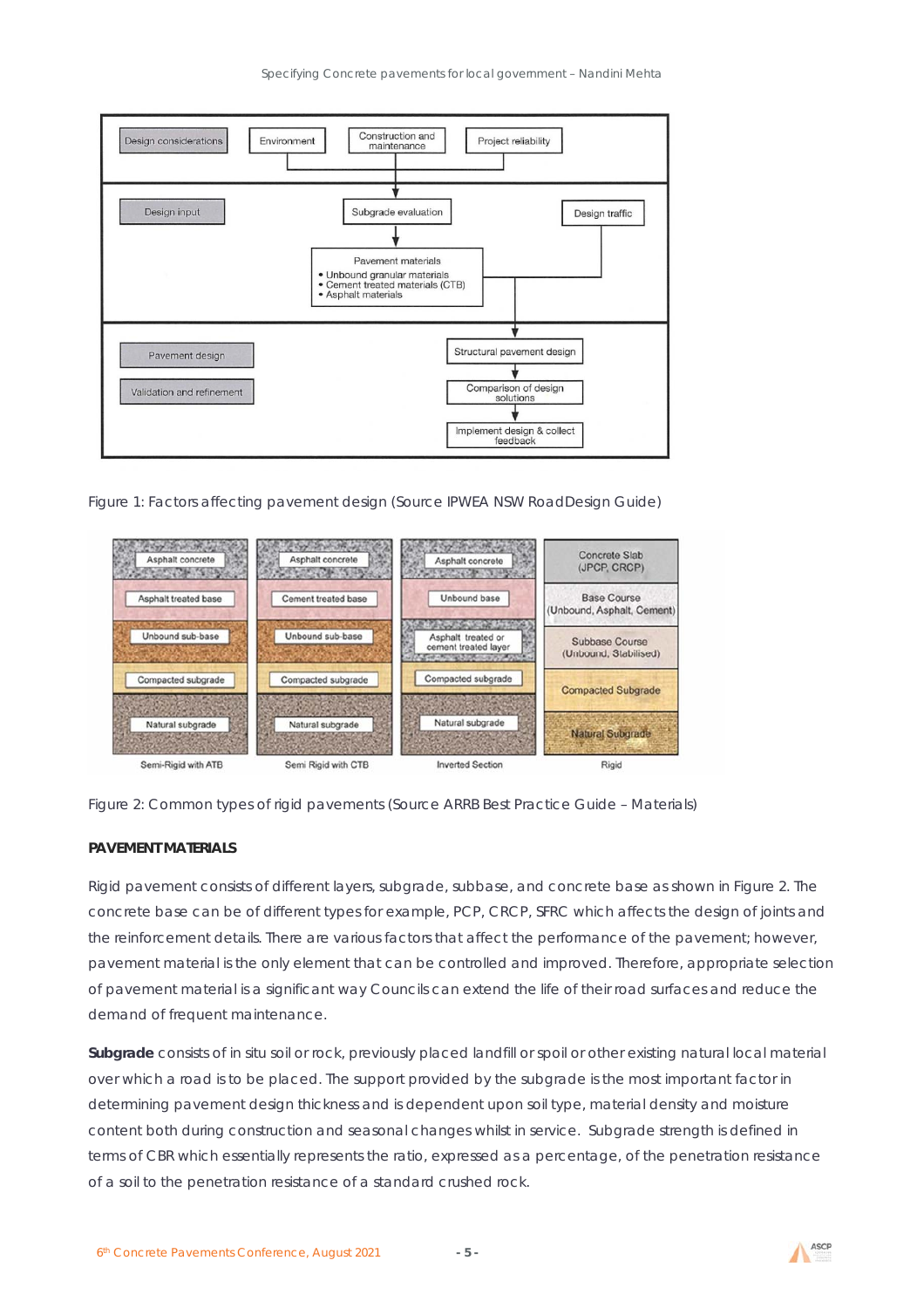**Subbase** – is the layer under the basecourse of a road where extra strength is required. It usually consists of roller compacted concrete subbase or lean mix concrete subbase.

**Road base:** A road base or wearing course is made up of gravel and sand to provide the structural strength and fines to bind the mix together. In the case of local materials, it is likely that the proportions of the materials will be sub-optimal in their grading distribution and plastic properties. Adequate material must be mixed from separate sources preferably in the pit/s or, less desirably, on the road and blended to improve both grading and plasticity to meet the target specification. For rigid pavements material requirements for a pavement will occur mainly during the initial construction.

It is essential to build the road as designed and include the testing and monitoring of quality materials and follow quality management and proper construction procedures at different stages of the construction.

#### **SPECIFYING CONCRETE**

Quality concrete is made from quality materials, yet poor concrete is also made from the same materials. Subtle changes in the concrete mix can have significant effects on the finished concrete. Specifying concrete defines the properties including permeability, strength, water-cement-ratio, workability, slump etc and its expected performance. Specific material properties, concrete mix design, construction procedures are covered in all concrete worksections based on its application as listed in Appendix A.



#### **FACTORS INFLUENCING THE PERFORMANCE OF CONCRETE STRUCTURES**

Figure 3 - Source – CCAA document, Guide to concrete construction

#### **CONSTRUCTION DOCUMENTATION**

AUS-SPEC Construction worksections provide specifications for both Quality control and Integrated management systems associated with most Councils' engineering activities. These worksections have been developed for Councils in controlling the quality of works performed by contractors and developers.

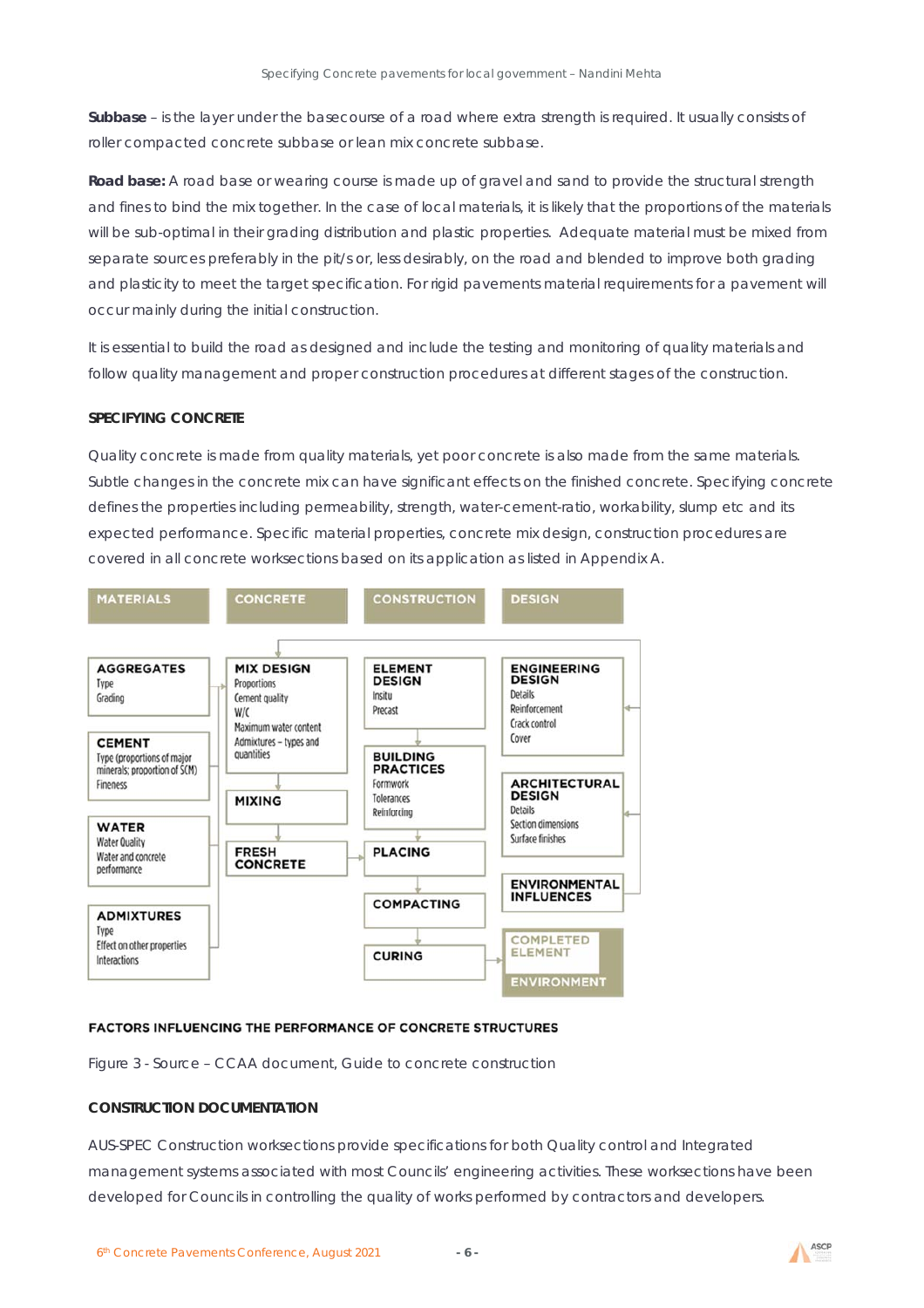Overarching documents are required and should be included for every project. It covers Quality control, Quality assurance, quality system requirements. This are listed under General worksections in Appendix A.

All concrete worksections include main headings:

- 1. General: Includes clauses relating to the general responsibilities, cross references, main standards applicable to the entire worksection, definitions, tolerances, submissions, and inspections.
- 2. Materials: Includes clauses relating to nominated mix requirements, materials for making the mix (cement, fly ash, water, admixtures, aggregates, curing and debonding compounds, steel reinforcement) properties, concrete properties, concrete for subgrade beams.
- 3. Execution: Includes clauses relating to nominated mix production, transport and delivery of concrete, plant and equipment, site establishment, concrete base paving trial, subgrade beams, concrete placing and finishing, joints, curing and debonding, concrete cracking, testing, removal and replacement of subbase.
- 4. Annexures: Rate of evaporation, summary of hold points and witness points, maximum lot sizes and minimum test frequencies, pay items and reference documents.

### **RELEVANT CONCRETE CONSTRUCTION WORKSECTIONS RELATING TO LOCAL GOVERNMENT WORKS**

Following is a list of the worksections directly applicable for specifying concrete:

**0319 Auxiliary concrete works -** This worksection *Template* is applicable to the supply and placement of concrete, including sprayed concrete for concrete works of an auxiliary/supplementary nature to the primary works taking place. It includes ancillary requirements such as ground preparation, formwork and reinforcement. Auxiliary concrete works include drainage pits and other ancillary drainage structures, headwalls, wingwalls, in-situ box culverts, box culvert base slabs, retaining walls, footings, concrete safety barriers and works of a similar nature.

**1121 Open drains -** This worksection *Template* is applicable to the construction, lining and protection of all types of open drains, including unlined and lined open drains.

**1122 Kerb and channel (gutters) -** This worksection *Template* is applicable to the construction of new kerbs and channels (gutters) and associated works including foundations for components, adjustment/replacement of gully pits and reinstatement of pavement and driveways, as documented. It also includes the removal and disposal of existing kerbs and channels (gutters).

**1130 Rural concrete base -** This worksection *Template* includes the construction, by mechanical or hand placement, of plain reinforced concrete base, including, slab anchors and terminal slabs. The work also includes the construction of reinforced concrete approach slabs at bridge abutments. The construction of steel fibre reinforced concrete (SFRC) base and minor SFRC works for pavements including mixing, transportation, placing, finishing and curing and slab anchors. It does not apply to large scale highway works.

**1131 Roller compacted concrete subbase -** This worksection *Template* is applicable to construction of roller compacted concrete subbase. It includes mixing, transportation, placement, compaction, jointing and curing.

**1132 Lean mix concrete subbase -** This worksection *Template* is applicable to the construction of lean mix concrete subbase including trial sections and subgrade beams.

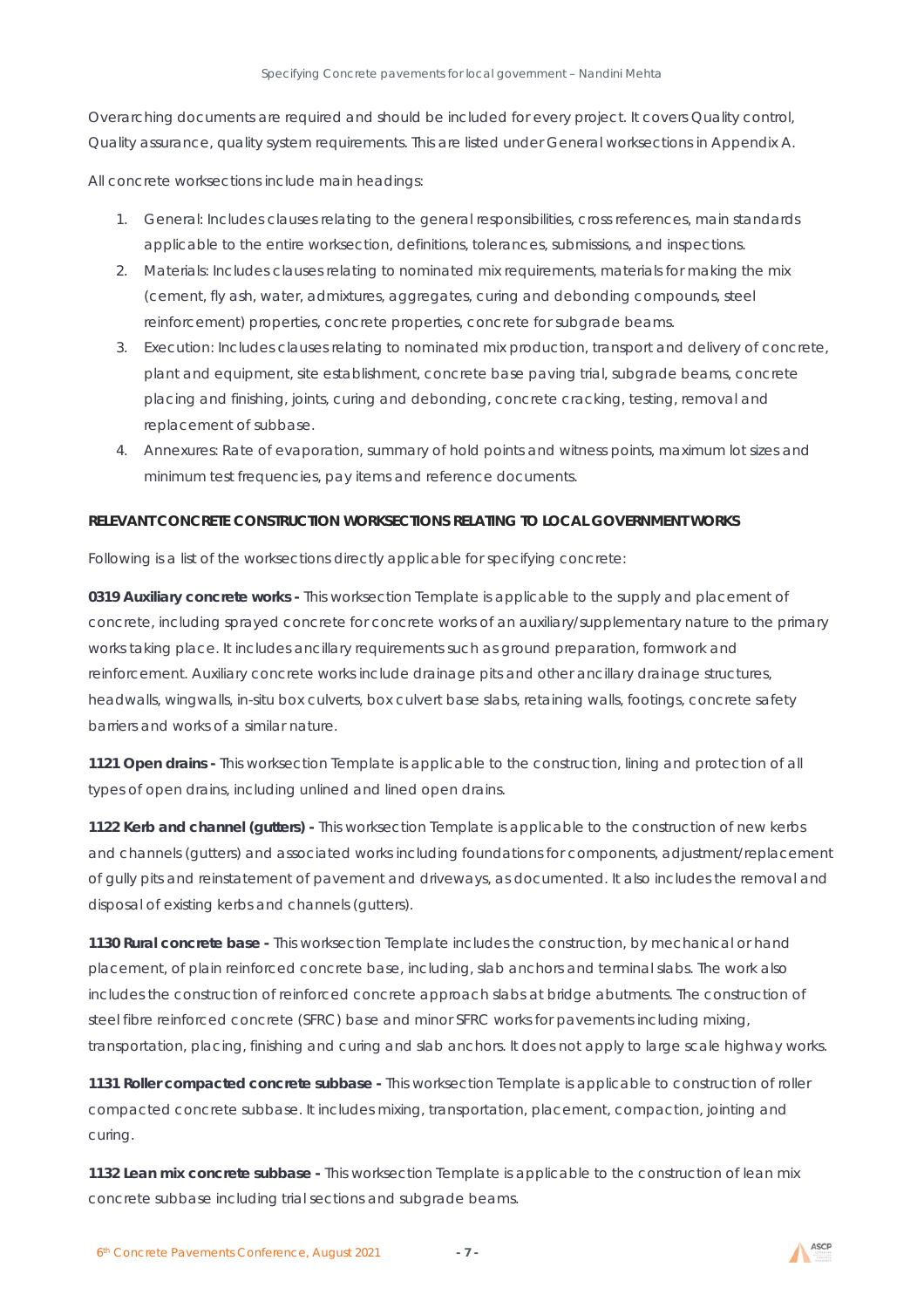**1133 Plain and reinforced concrete base -** This worksection *Template* is applicable to the construction, by mechanical or hand placement, of plain and reinforced concrete base, including trial sections, slab anchors and terminal slabs. The work also includes the construction of reinforced concrete approach slabs at bridge abutments.

**1134 Steel fibre reinforced concrete base -** This worksection *Template* is applicable to the construction of steel fibre reinforced concrete (SFRC) base and minor SFRC works for pavements including mixing, transportation, placing, finishing and curing. It does not apply to large scale highway works.

**1135 Continuously reinforced concrete base -** This worksection Template is applicable to the construction of continuously reinforced concrete base including mixing, transportation, placing, finishing, curing, trial sections and slab anchors.

### **MAINTENANCE DOCUMENTATION**

Maintenance and operations are an on-going process, once constructed pavements start deteriorating due to different factors affecting the pavements like traffic levels, environmental conditions etc. Maintenance aims to preserve an asset and includes regular checking, repairs, and minor improvements to remove the cause of any defects and avoid excessive repetition of maintenance effort. Each organisation is required to adopt a maintenance policy and strategy to effectively manage and maintain their assets at an appropriate level of service and structural integrity at the lowest possible cost to the asset owner and users. Delayed or neglected maintenance may incur additional direct and indirect costs.

The AUS-SPEC maintenance system is based on quality management, competitive principles, and programmed maintenance. It reflects the move from predominantly direct control, responsive maintenance and operations to the proactive approach outlined in the National Sustainability Frameworks for Asset Management for Local Government and developed in the International Infrastructure Management Manual (IIMM) and the Australian Infrastructure Financial Management Guidelines (AIFMG). The system allows asset owners to balance the level of service provided with the maintenance and operations budget available and prepare documentation for in- house and/or private maintenance contracts. It includes records of asset inspections, defects registers, programmed and prioritised works and periodic reports of completed works. These records and reports improve the maintenance history and asset inventory and provide a defence against possible litigation.

AUS-SPEC maintenance worksections cover routine, periodic and urgent maintenance for local government infrastructure assets. The related concrete maintenance worksections are listed in Appendix A.

Each asset is managed against an Asset maintenance plan that defines the activities required by that asset, includes maintenance, refurbishments, and ultimate replacement. When the pavement exhibits major deterioration that affects the structural support layers it may require reconstruction and the design and construction documents available assist the councils and can be incorporated into the documentation for projects requiring reconstruction and rehabilitation.

The benefits of road asset maintenance plans:

- Improved regulatory compliance.
- More meaningful financial reporting.

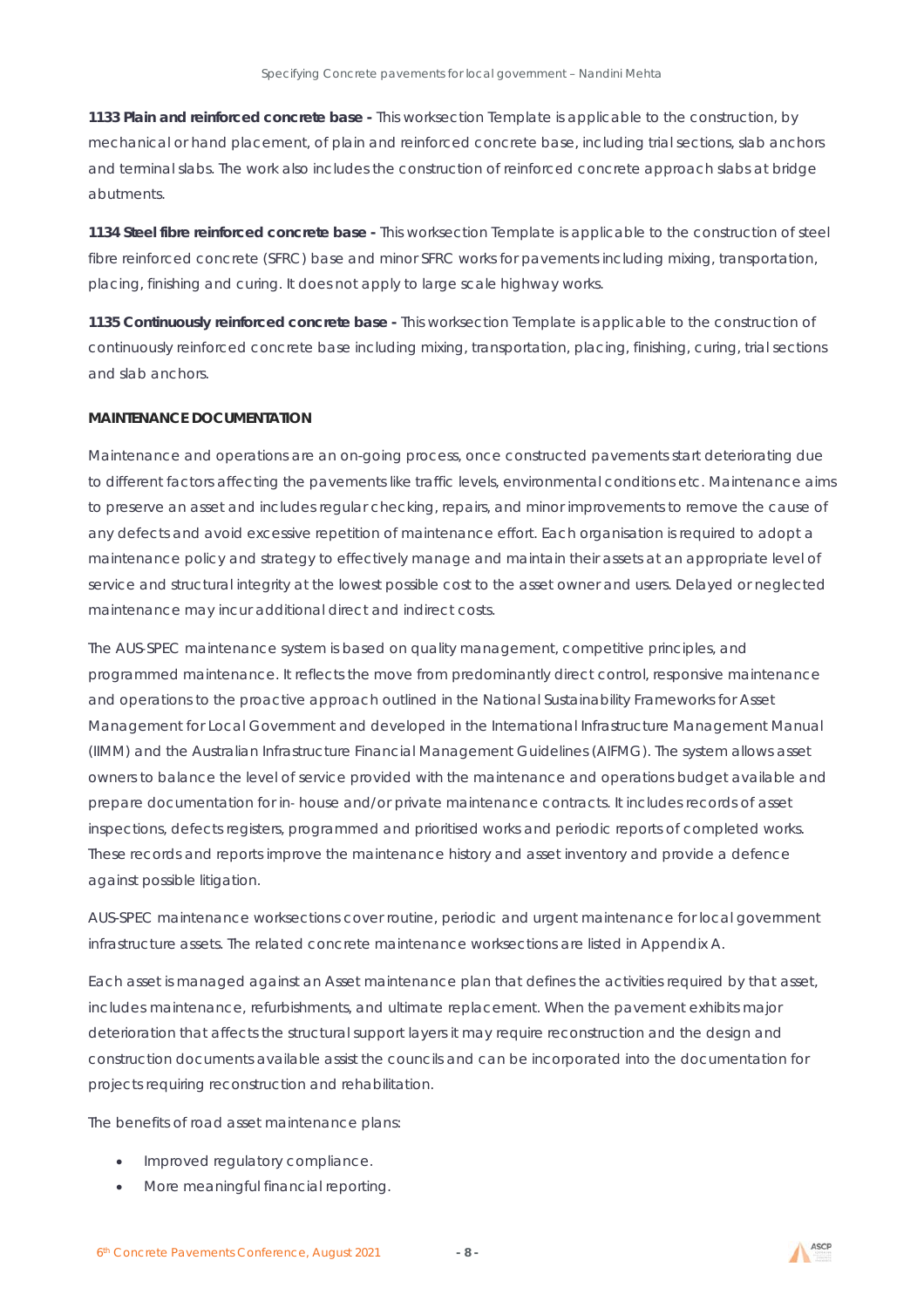- Increased system reliability.
- Long-term system integrity.
- Potentially, eligibility for federal infrastructure funding.
- Significant cost savings.

### **QUALITY REQUIREMENTS/MANAGEMENT**

Quality considerations are embedded in the local government specifications throughout the entire process of design, procurement, construction, maintenance and operations for the road assets to provide best value of assets to the community. A well maintained purpose-built technical specification system is a key component in producing quality documentation. The benefits of quality documentation include reduced project ambiguities, variations, re-work and a reduced likelihood of legal action due to contractual disputes. It is only through quality documentation that clients can be assured of a quality result. Quality is reliant on good documentation and good documentation is incomplete without a good specification.

The main aim of local government is to deliver infrastructure that is fit for purpose and provides quality assets to their communities. The following documents assist local government to embed the level of quality required at each stage of the life cycle:

#### **Design** – *0010 Quality requirements for design.*

**Construction** – *0161 Quality management, 0162 Quality (Supply), 0163 Quality (Delivery), 0167 Integrated management.* In addition to these quality worksections, each AUS-SPEC construction worksection includes a Submission and an inspection clause, provides a summary of activities that require testing including lot sizes, minimum test frequencies and test methods. Provides a summary of Hold points and witness points for each construction activity and minimum test frequencies.

**Maintenance**: The AUS-SPEC roads maintenance system covered in *Workgroup 16 Maintenance and operations – Road reserve* conforms to a quality management model with the following characteristics:

- A systematic approach: Each project is broken into several defined activities.
- Inspection and test plans: Provided for each activity to allow systematic and progressive verification of conformance with requirements.
- Simple clear checklists: For in-the-field recording, as evidence of conformance with requirements. Hold points: Assigned to critical aspects of the work.
- Conformance: Designed to encourage the service provider to identify and correct process faults and thereby assure the asset owner of good quality and productivity. If some aspect of the work does not conform and cannot be corrected, a non-conformance report is required.

### **OTHER REFERENCE DOCUMENTS**

There are many reference documents listed in the Annexures of each worksection, but in addition more guidance on specific topics is available in the following documents:

 TECHguides - provide roadmaps and examples for compiling the documentation required for local government projects. They include information on contracts, technical specifications and tender submission requirements and should be read before commencing a project.

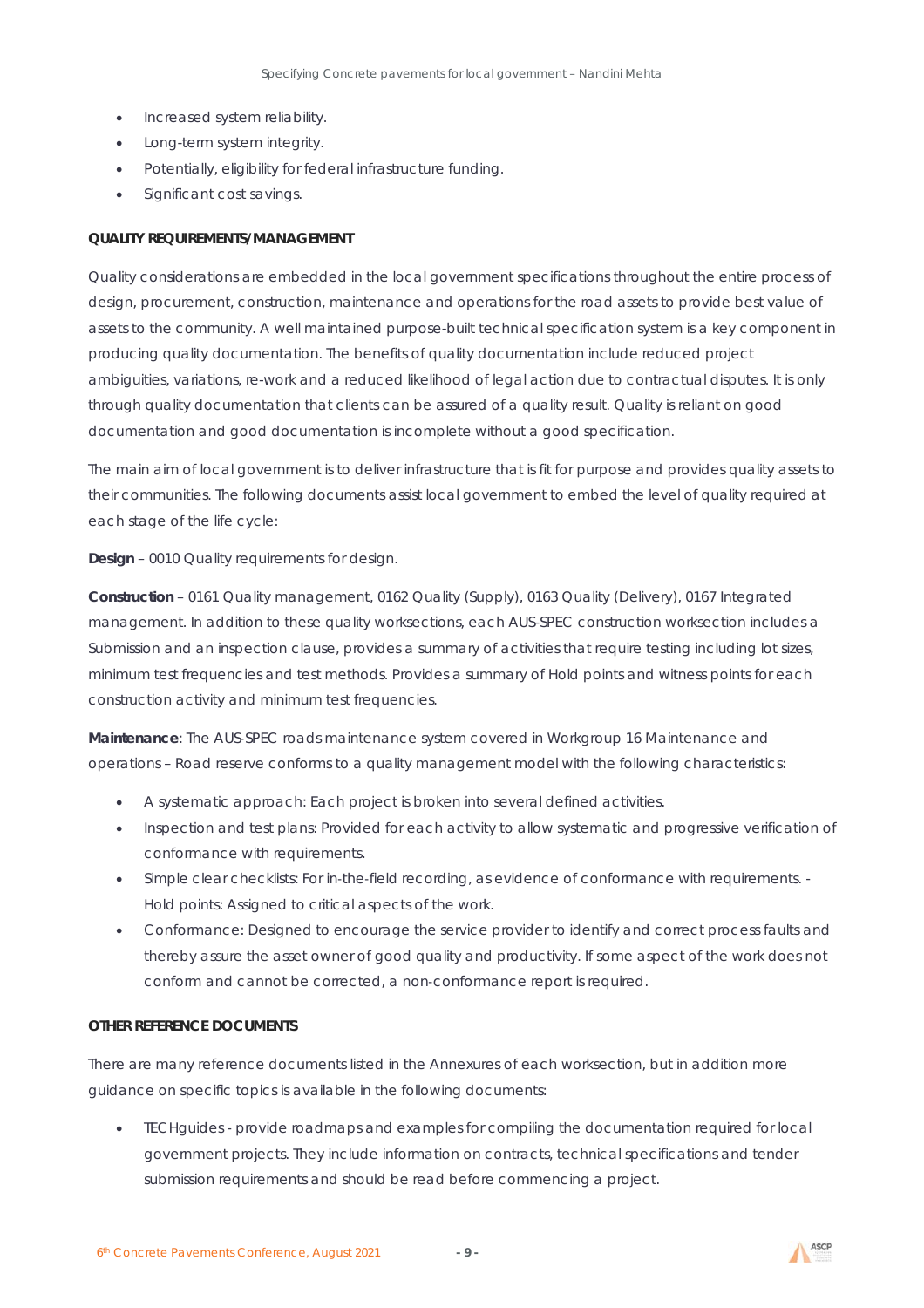TECHnotes - are short guidance notes for consideration for your design and specification choices. They are divided into three groups – Design, General and Product. TECHnotes help you to keep up to date with industry changes. Relevant Technotes for AUS-SPEC are attached in Appendix.

### **CONTRACT MANAGEMENT**

The AUS-SPEC Contract management system includes activities that follow on from the establishment of the contract, including administration throughout the contract period, which helps to make sure that the terms of a contract are met and that the expected value is achieved.

In addition to the legislative and policy framework, there are a number of factors that are important at all stages of the contracting process. These are:

- Managing risks
- Managing relationships
- Managing resources
- Specifying responsibilities
- Behaving ethically
- Keeping records.

Contract administration is the last stage of the tendering and contract cycle, and includes all administrative duties associated with a contract after formation, including contract review, contract variation, and contract transition. The AUS-SPEC contract document system assists users to manage each stage of the contract cycle from project initiation, project delivery, compilation of contract documents, contract management and contract administration through to operation, maintenance and asset management.

## **SPECIFYING THE USE OF RECYCLED MATERIALS**

Road authorities are responsible for improving the sustainability of road asset management. Most of the Councils are improving their sustainability targets by applying the principles of waste hierarchy and by reducing the waste going to the landfill. Road authorities require a continuous supply of materials for road construction and maintenance of their large network. With depleting natural resources and virgin materials, the road authorities are looking for other alternatives and are utilising recycled materials which would otherwise end up in the landfill. Road authorities are also investigating to integrate circular economy principles and waste minimisation to their day-to-day operations in general. The need for recycling is becoming an increasing issue due to rapid growth of population and industry. Closed loop recycling is the best sustainable method to re-use waste streams back into new production, as it creates energy savings, reduces the demand on primary mineral resources and diverts materials away from landfill. Crushed concrete has been used for many decades as road base, subbase, aggregate, pipes bedding etc. as shown in Figure 3. There is a need for the use of recycled glass in a way which promotes sustainability with economic, environmental and construction benefits.

AUS-SPEC has been involved with other industry organisations to assist Local Government in an initiative to review engineering standards to increase the use of recycled materials in the construction and maintenance

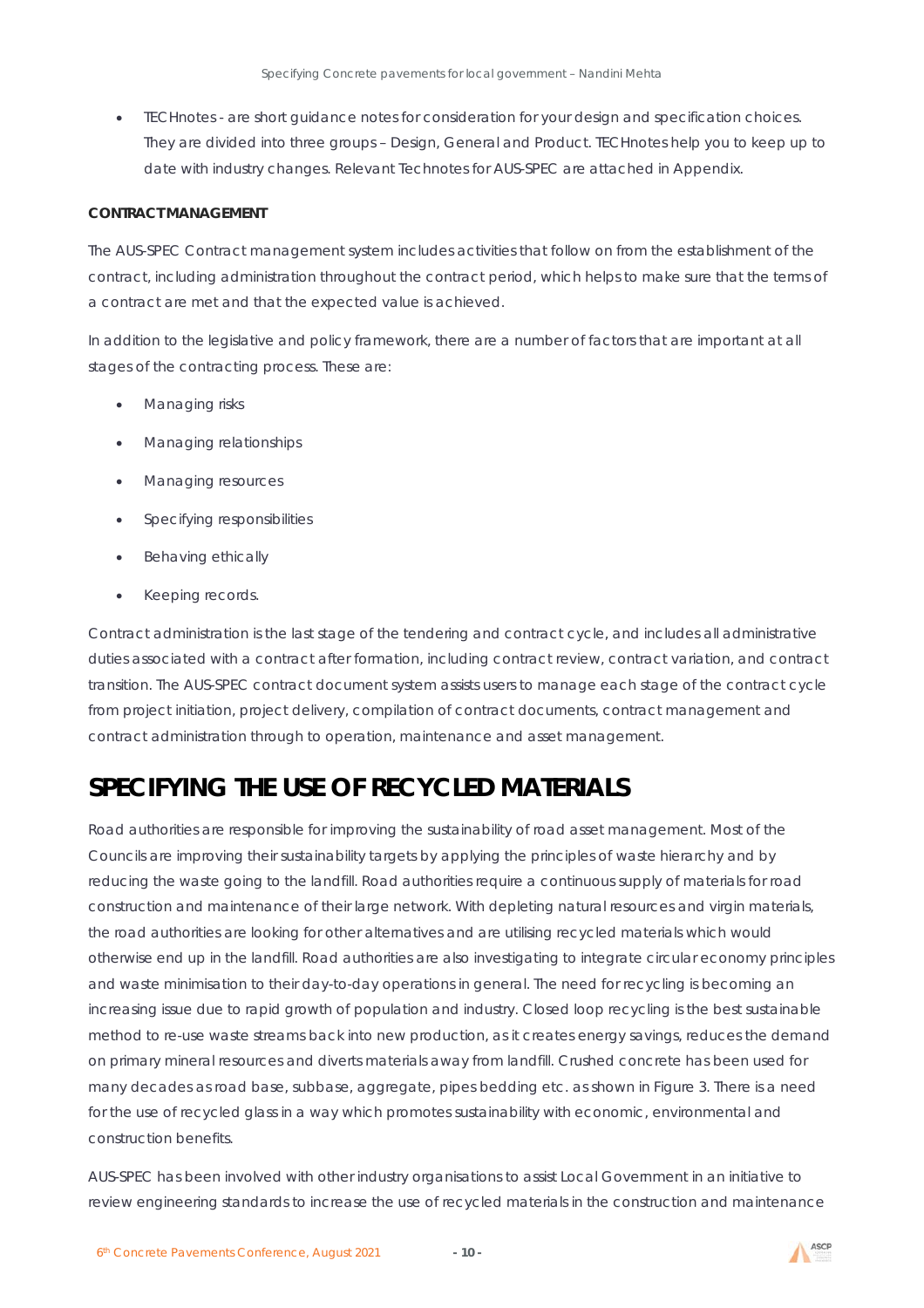of our local roads and reduce the amount of reusable materials being diverted to landfill. Relevant AUS-SPEC information is updated incrementally. More information is available at www.natspec.com.au.

Transport for NSW (TfNSW) released the *Recycled crushed glass (RCG) in asphalt guide* and is available at Recycled-crushed-glass-in-asphalt this document also cites the relevant AUS-SPEC documents for local government works.

LGNSW and University of Sydney released the *Recycled materials in roads and pavements – A guide for local councils* and the *Recycled materials in roads and pavements – A Technical review*, this is a summary document of the guide. Relevant AUS-SPEC documents have been cited in these documents for the benefit of local government.

#### **EXPECTATION**

The 2018 National Waste Policy reflects new ways of thinking about waste and the use of resources.

Australia's local roads can be key players in recycling. One of the best ways to prevent valuable waste going to landfill is to recycle materials for use in road construction. Regular asphalt roads use tonnes of raw materials, but recycled roads use crumb rubber, crushed concrete, recycled asphalt, plastic bags, waste toner from used printer cartridges, glass and more. Recycled materials are changing the way local governments approach road building.



*Figure 3: Different applications of crushed concrete and crushed glass* 

#### **REALITY**

Currently AUS-SPEC includes the use of various recycled materials in design, construction and maintenance worksections for the benefit of the designers and specifiers. To make all recycled roads safe and durable, designers, engineers, building professionals and governments need specifications. To understand where the Councils as road authorities are in their journey of using recycled materials, to gather information regarding their current policies, specifications and documentation for utilizing recycled material for new roads, road maintenance and replacement, we conducted a few surveys and further information is available here www.natspec.com.au/resources. Some councils are leaders in using recycled materials for in-situ stabilisation, road base and subbase, crushed concrete and are more proactive than others while some do not have any policies of using recycled materials and depend only on the availability of natural resources.

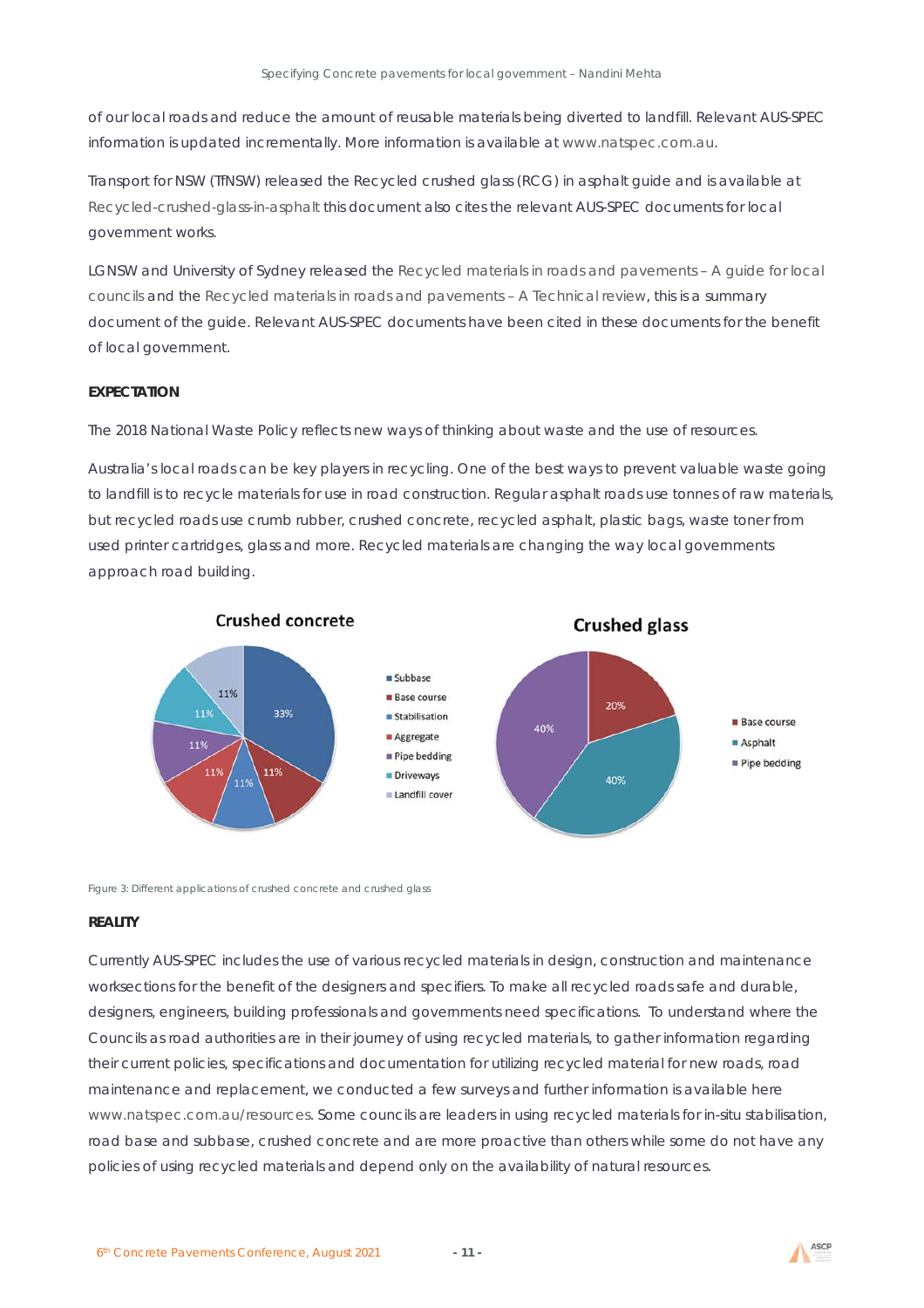Generally metro councils are more proactive and are leaders in recycling than regional or shire councils. These councils have included the use of recycled materials and sustainable construction methods in their policies, procurement strategies and tender processes.

### **ADAPTATION**

AUS-SPEC specifies different classes of crushed rock, crushed concrete and recycled materials for base and subbase construction manufactured from crushed concrete, bricks, terracotta tiles, glass or reclaimed, asphalt profiling. Includes properties of recycled materials and specifies limits for iron and steel slag, crushed concrete, bricks, recycled asphalt, fly ash and crushed glass fines. Includes percentage of undesirable material e.g., metal, glass, stone and slag, plaster, clay lumps, rubber, plastic, paper, cloth, paint, wood, and other vegetable matter.

Australia's local roads can be key players in recycling. One of the best ways to prevent valuable waste going to landfill is to recycle materials for use in road construction. Regular asphalt roads use tonnes of raw materials, but recycled roads use crumb rubber, crushed concrete, recycled asphalt, plastic bags, waste toner from used printer cartridges, glass and more. Recycled materials are changing the way local governments approach road building.



#### **Typical Case study from City of Sydney**

In the City of Sydney's first of its kind green road trial, they have taken industrial waste from coal-fired power stations and steel manufacturing to create a new roadway.

Working with researchers from the University of NSW, they have replaced a section of roadway on Wyndham Street in Alexandria to test the green concrete's durability. Made from fly ash and blast furnace slag, geopolymer concrete is a sustainable blend of concrete and recycled materials. Geopolymer generates just 300kgs of CO2 per tonne of cement, compared to 900kgs from traditional cement production. The carbon emissions savings is equivalent to the electricity used by an average household every 2 weeks.

With 70% of the concrete produced today going into pavements and footpaths, using products like geopolymer concrete for our roads and footpaths has great potential to further lower emissions from our operations. As a major road leading to Sydney Airport, Wyndham Street's high traffic volume provides the perfect conditions for the trial. Nine sensors have been positioned under the concrete to monitor and compare how the geopolymer concrete performs. The low CO<sub>2</sub> concrete has the potential to put the 400 million cubic tonnes of globally documented waste from the coal and steel industries to good use. While a

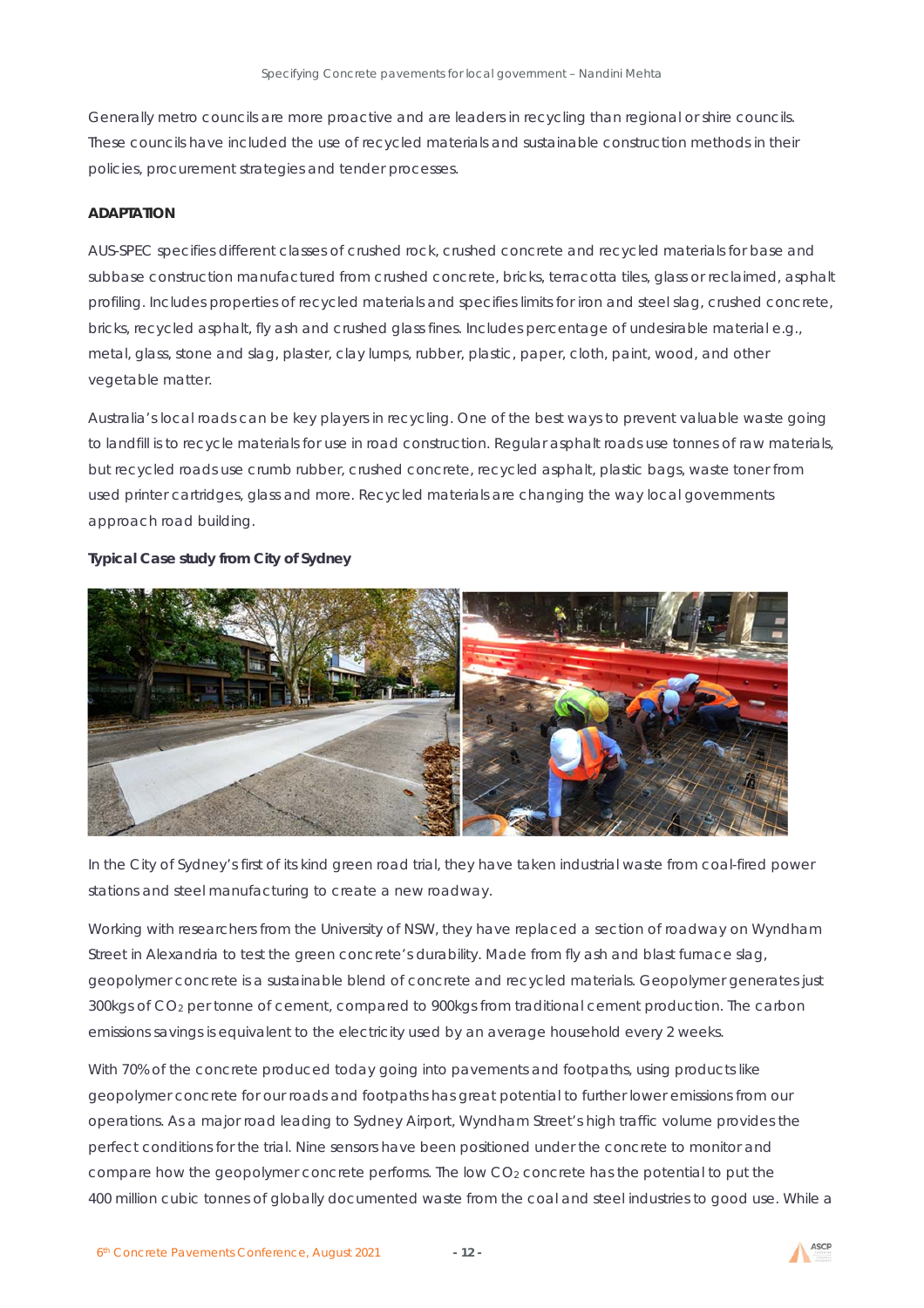small amount is currently used in construction, much of it is currently stored on site. UNSW researchers will monitor the road performance for up to 5 years. This example clearly shows the opportunities of using recycled materials for local roads which will be of benefit to other Councils.

## **CONCLUSION**

AUS-SPEC systems support technical and contractual consistency between Councils nationally. AUS-SPEC is accepted by the industry and provides fit-for purpose specifications for different concrete applications and allows flexibility to edit and add project specific requirements. It provides a professional and best practice approach to responsibly design, construct and maintain community assets within budgetary constraints.

AUS-SPEC provides tools, templates, and other reference documents to provide better service to the communities and better manage their capital, maintenance, and operation of concrete works. The specifications are easy to use and compile through an online specifications' compiler SPECbuilder.

#### **Benefits of the local government specifications system**

The AUS-SPEC local government specification system provides the following benefits:

**Local government focus:** Planning, design, construction, and maintenance contract documentation requirements for local government assets. Simple and easy to use.

**For minor civil works:** Address minimum best practice requirements.

**A national document:** Apply across all Australian jurisdictions. Accommodate variations for metro/regional location, climate zone or locally available materials.

**A reference type specification:** Minimise the customisation required. Addresses the shortage of in-house technical expertise and reduces need for outsourcing. Performance and technical requirements separated from contract management requirements. Consistency for contractors specialising in local government work.

**An industry standard:** Improve productivity and quality and good quality outcomes at project level.

**Sustainability requirements:** AUS-SPEC maintenance system and the sustainability aspects embedded in the design, construction and asset maintenance *Templates* assist the councils in extending the life of their current as well as future infrastructure assets.

These benefits will assist Councils in specifying concrete works for their construction and maintenance works and provide quality infrastructure assets to their communities.

## **ACKNOWLEDGEMENTS**

I would like to acknowledge the following people for their help in producing this paper:

**Justin Moss** – *Arcadis* **Jamie Egan** – *Acciona*  **Richard Choy** *– NATSPEC*  **Marc Morelli** - *NATSPEC*

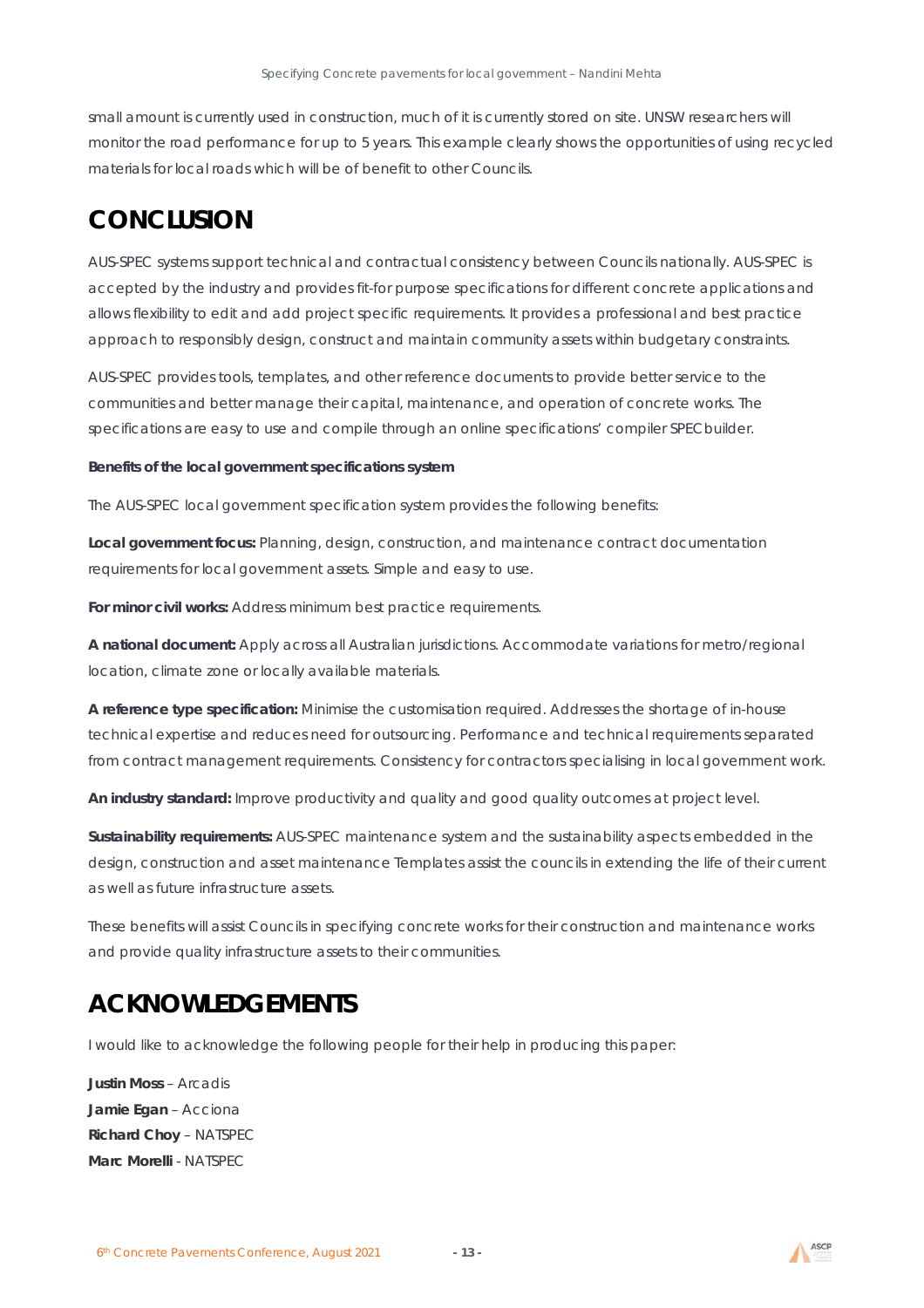## **APPENDIX A - LOCAL GOVERNMENT SPECIFICATIONS FOR CONCRETE WORKS**

| AUS-SPEC SPECIFICATION FOR LOCAL GOVERNMENT CONCRETE WORKS |                                                                                                                                                                                                                                                                                                                                                                                                                                                                                                                                                                                                   |  |
|------------------------------------------------------------|---------------------------------------------------------------------------------------------------------------------------------------------------------------------------------------------------------------------------------------------------------------------------------------------------------------------------------------------------------------------------------------------------------------------------------------------------------------------------------------------------------------------------------------------------------------------------------------------------|--|
| Design<br>worksections                                     | 0042 Pavement design<br>0043 Subsurface drainage (Design)<br>0044 Pathways and cycleways (Design)<br>0053 Rural pavement design - sealed<br>0061 Bridges and related structures                                                                                                                                                                                                                                                                                                                                                                                                                   |  |
| General<br>worksections                                    | 0122 Information for tenderers<br>0123 Conditions of tendering<br>0124 Tender submission documents<br>0125 Standard contract checklists<br>0126 Period supply and service checklists<br>0134 General requirements (Supply)<br>0135 General requirements (Services)<br>0136 General requirements (Construction)<br>0147 Conditions of contract<br>0152 Schedule of rates (Construction)<br>0153 Schedules - period supply and service<br>0161 Quality management (Construction)<br>0162 Quality (Supply)<br>0163 Quality (Delivery)<br>0167 Integrated management<br>0173 Environmental management |  |
| Construction<br>worksections                               | 0282 Pathways and cycleways (Construction)<br>0292 Masonry walls<br>0293 Crib retaining walls                                                                                                                                                                                                                                                                                                                                                                                                                                                                                                     |  |

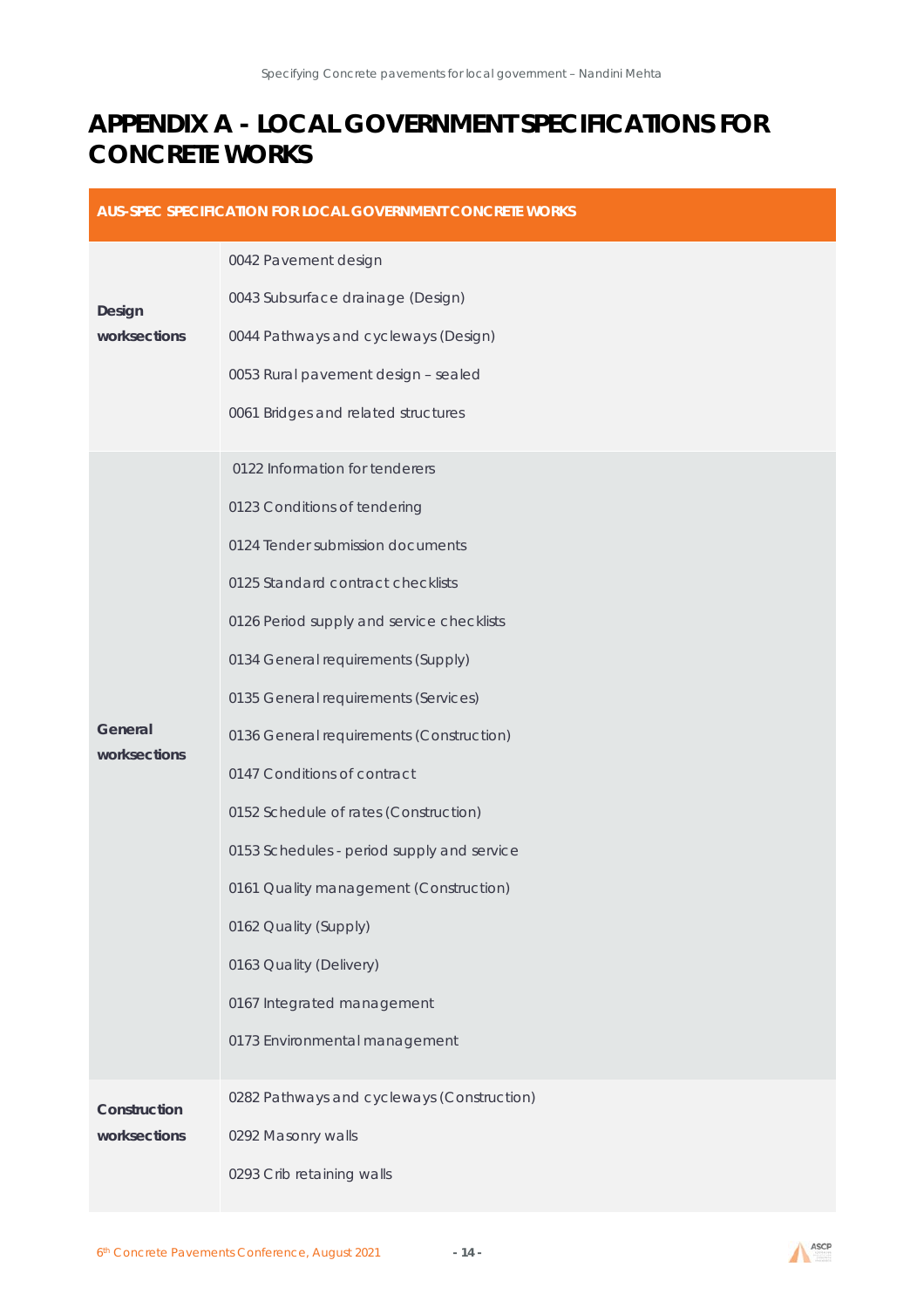|                              | 0294 Gabion walls and rock filled mattresses                                                                                                                           |
|------------------------------|------------------------------------------------------------------------------------------------------------------------------------------------------------------------|
|                              | 0319 Auxiliary concrete works                                                                                                                                          |
|                              | 1121 Open drains                                                                                                                                                       |
|                              | 1122 Kerbs and channels (gutters)                                                                                                                                      |
|                              | 1130 Rural concrete base                                                                                                                                               |
|                              | 1131 Roller compacted concrete subbase                                                                                                                                 |
|                              | 1132 Lean mix concrete subbase                                                                                                                                         |
|                              | 1133 Plain and reinforced concrete base                                                                                                                                |
|                              | 1134 Steel fibre reinforced concrete base                                                                                                                              |
|                              | 1135 Continuously reinforced concrete base                                                                                                                             |
|                              | 1151 Road openings and restoration                                                                                                                                     |
|                              | 1152 Road openings and restoration (Utilities)                                                                                                                         |
|                              | 1171 Subsurface drainage                                                                                                                                               |
|                              | 1351 Stormwater drainage (Construction)                                                                                                                                |
|                              | 1352 Pipe drainage                                                                                                                                                     |
|                              | 1353 Precast box culverts                                                                                                                                              |
|                              | 1354 Drainage structures                                                                                                                                               |
|                              | 1431 Footpath paving repairs                                                                                                                                           |
|                              | 1432 Gravel footpath repairs                                                                                                                                           |
|                              | 1433 Footpath and kerb ramp repairs                                                                                                                                    |
|                              | 1442 Boat ramps                                                                                                                                                        |
| Maintenance<br>worksections  | 1620 Pothole repair                                                                                                                                                    |
|                              | 1621 Concrete pavement repairs                                                                                                                                         |
|                              | 1622 Concrete slab stabilisation                                                                                                                                       |
|                              | 1623 Emergency pavement repairs                                                                                                                                        |
|                              | 1641 Kerb and channel (gutter) repairs                                                                                                                                 |
|                              |                                                                                                                                                                        |
| Full list of<br>worksections | The full list of worksections are available in the National Worksection Matrix available<br>from https://www.natspec.com.au/images/PDF/National_Worksection_Matrix.pdf |
|                              |                                                                                                                                                                        |